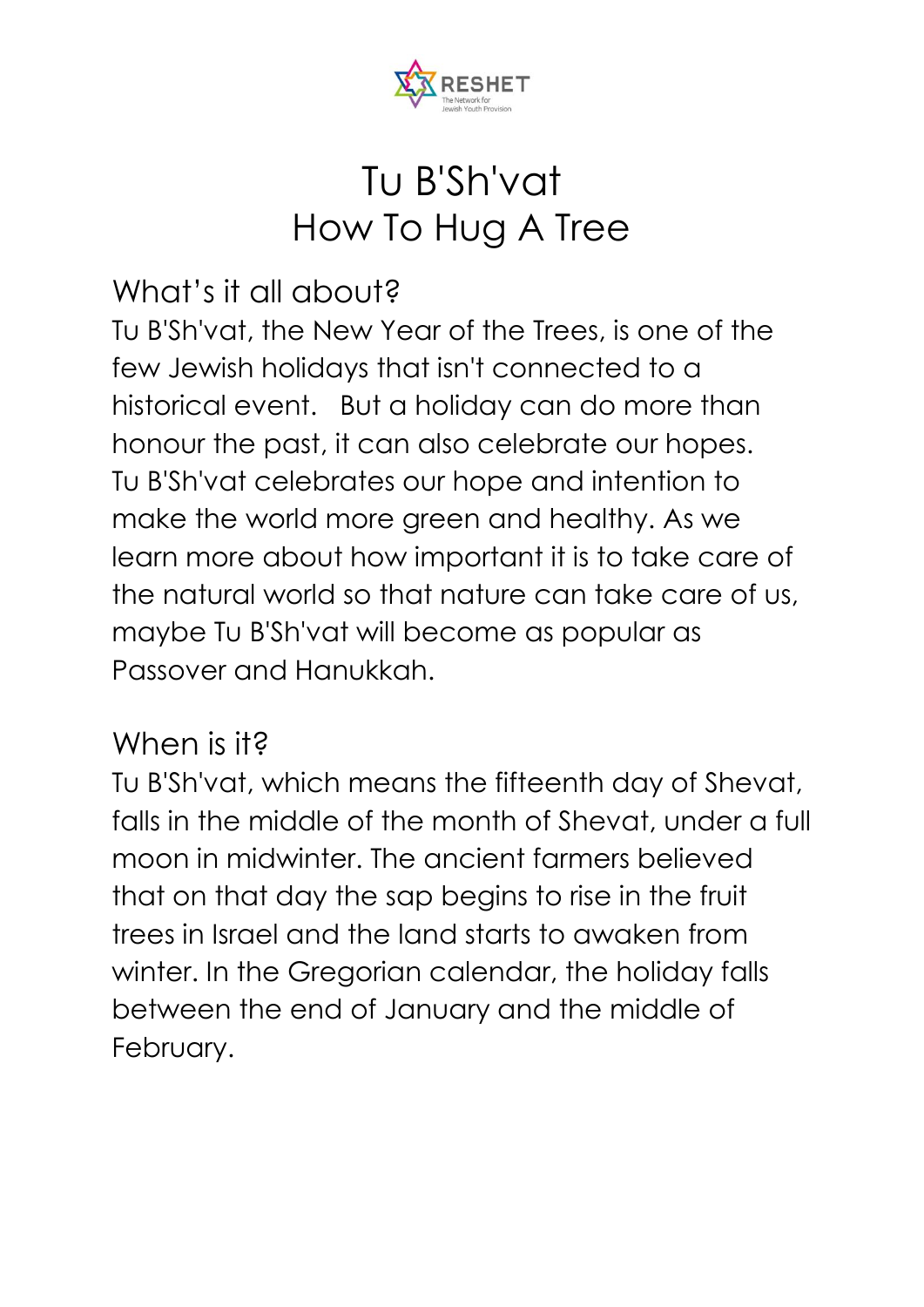

# Get out there!

This is a holiday to be celebrated not at home or in the synagogue, but out-doors, where trees live. It's a time to eat fruit, plant new trees and to notice how much trees, which can be huge or small, quiet and still, bring beauty, nourishment and shelter to our lives. In Israel Tu B'Sh'vat has special meaning. When immigrants to Israel settled the land about a hundred years ago, the country was mostly swamp and desert, with very few trees. The people began to build forests in Israel by encouraging Jews from all over the world to "plant" trees; Jews in the diaspora (outside of Israel) contributed a small sum of money to have a tree planted in their name in Israel. By planting a tree in Israel, Jews living far away could feel that they were part of the land. Millions of saplings were planted, and now there are over 165 million trees in Israel. Sometimes, when people who planted trees visit Israel for the first time, they want to find 'their' tree.

Some Jewish families follow the ancient custom of planting a cedar tree when a boy is born and a cypress when a girl is born. The trees are planted on Tu B'Sh'vat. When the children grow up and marry, the branches from their trees are cut to make a marriage canopy.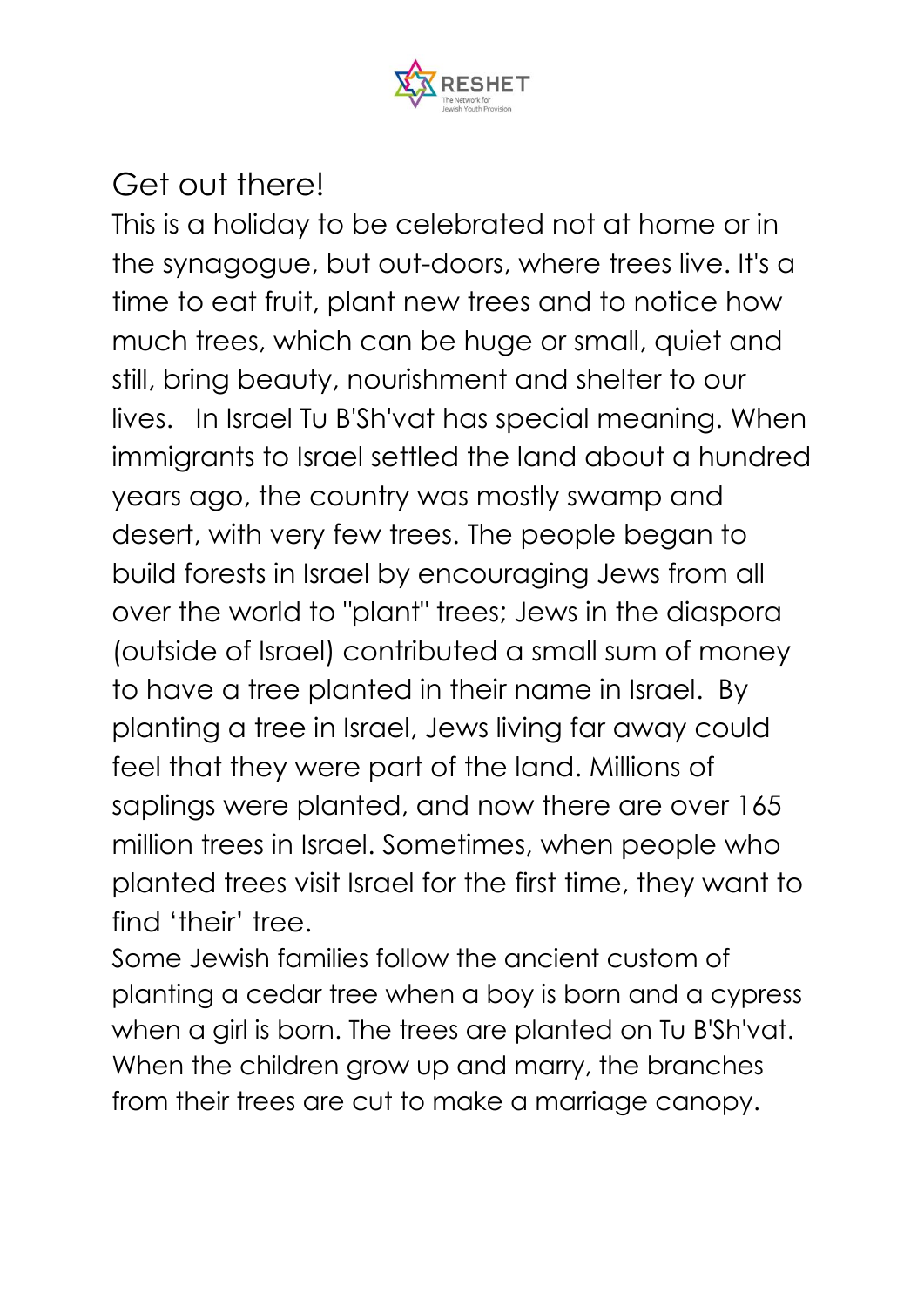

Five hundred years ago in Israel, the Cabalists created a Tu B'Shvat seder. A dinner with special foods and a ceremony for Tu B'Sh'vat, to celebrate the connection of all living things to the earth. As in the Passover seder, the number four is important, because it represents the four seasons, the four elements that the world is made of, and the four corners of the earth. With blessings, special fruit, and wine, the Seder is divided into four parts.

## CELEBRATE A TU B'SHVAT SEDER

It is a really easy seder to follow. Young people can join in and enjoy this celebration together at club. Explain each stage and its symbolism to your group. We have included readings and blessings which you may want to read along with each section of the seder.

The seder is generally celebrated at nightfall with lots of candles, flowers, and fragrant greenery. Make your room feel special by lighting candles and putting flowers in vases on the tables. You might choose to make the candles and the vases in the time leading up to your Tu B'Shvat seder. You might also decide to decorate the table with a beautiful cloth (you could decorate banqueting roll with crayons, pens or prints).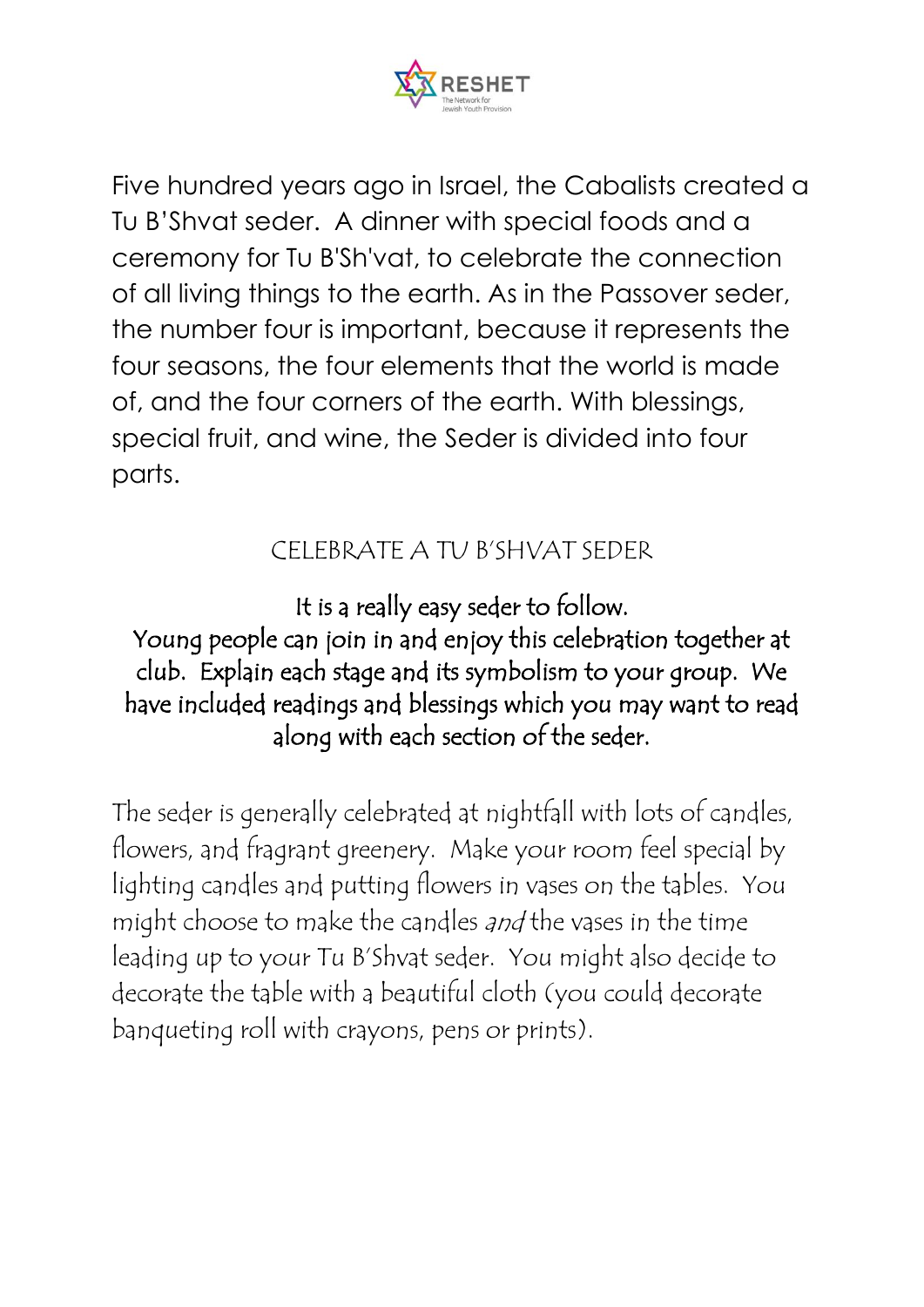

# The First Section – Earth and Winter

The symbolism for this is that life begins in the darkness of the womb, the first part of the seder begins with readings about earth and winter.

In this first section, we eat fruit that is hard on the outside and soft on the inside, such as a pomegranate, walnut, or coconut. You might like to add this creative symbolic idea as to why we drink white wine . We have heard the idea that we drink white wine because white is the colour of a snowy winter.

Here are some readings about the earth. You may choose others or want to encourage chanichim to write their own thoughts and poems to be read at the seder.

It is forbidden to live in a town which has no garden or greenery. Kiddushin 4:12

### I thank you G-d for most this amazing day for the leaping greenly spirits of trees and a blue true dream of sky; and for everything which is natural which is infinite which is yes e. e. cummings

And G-d said:

Let the earth put forth grass herb yielding seed And fruit trees bearing fruit after its own kind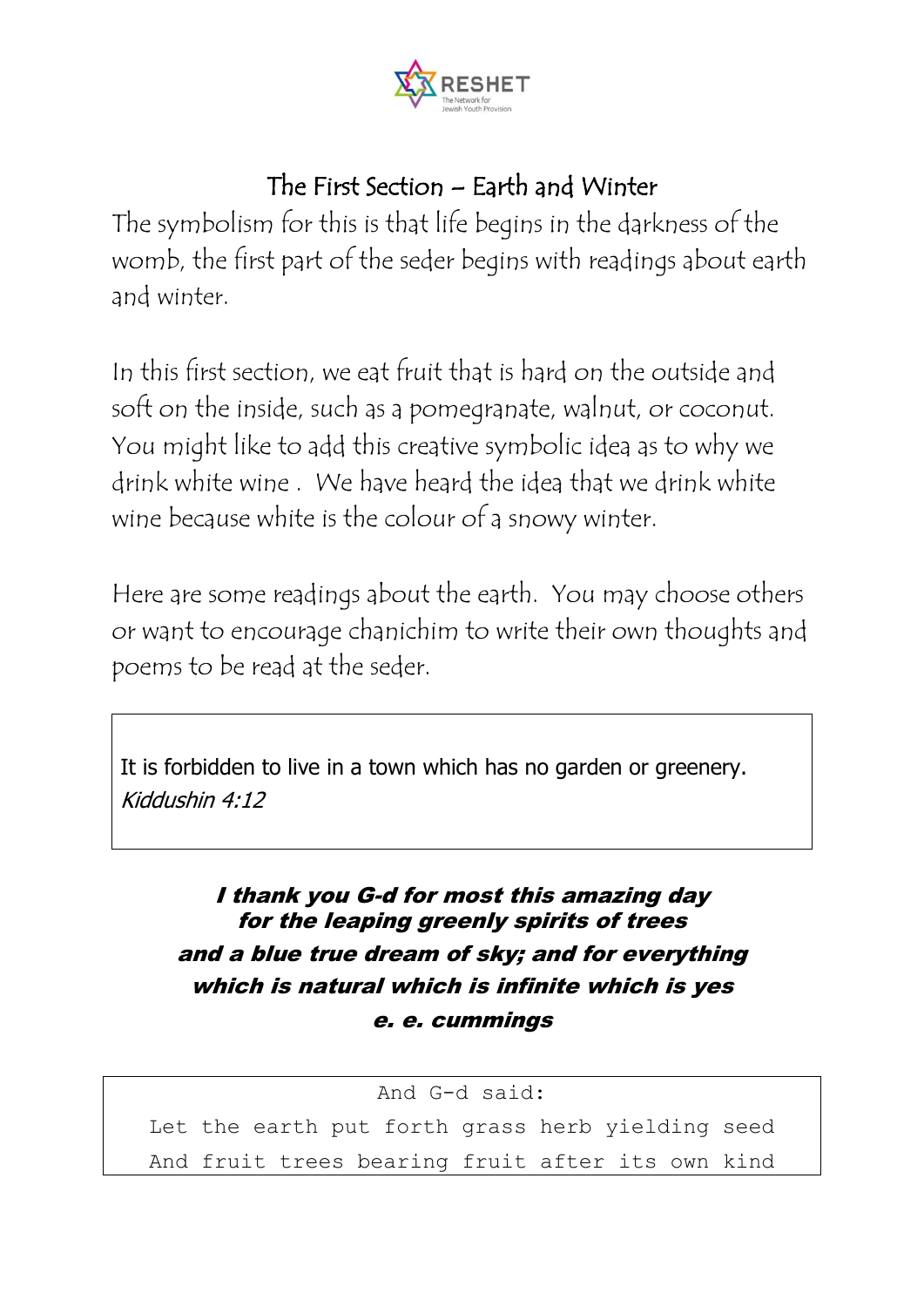

Wherein is the seed thereof upon the earth. Genesis 1:11

**Two men were fighting over a piece of land. Each claimed ownership and bolstered his claim with apparent proof. To resolve the dispute, they went to the rabbi. The rabbi listened but couldn't come to a decision - they each seemed to be right. Finally he said, "Since I cannot decide to whom this land belongs, let us ask the land." He put his car to the ground, and after a moment straightened up. "Gentlemen, the land says that it belongs to neither** 

**of you - but that you belong to itself."** 

### **Talmud**

Every part of the vegetable world is singing a song and bringing forth a secret of the divine mystery of the creation.

## Rav Kook

## The Second Section – Water and Spring

The second section of the seder celebrates water and the awakening of spring. The food for this part is soft outside and hard inside, such as a cherry, an olive, or an avocado. A little red wine is mixed with the white for the second blessing over the wine.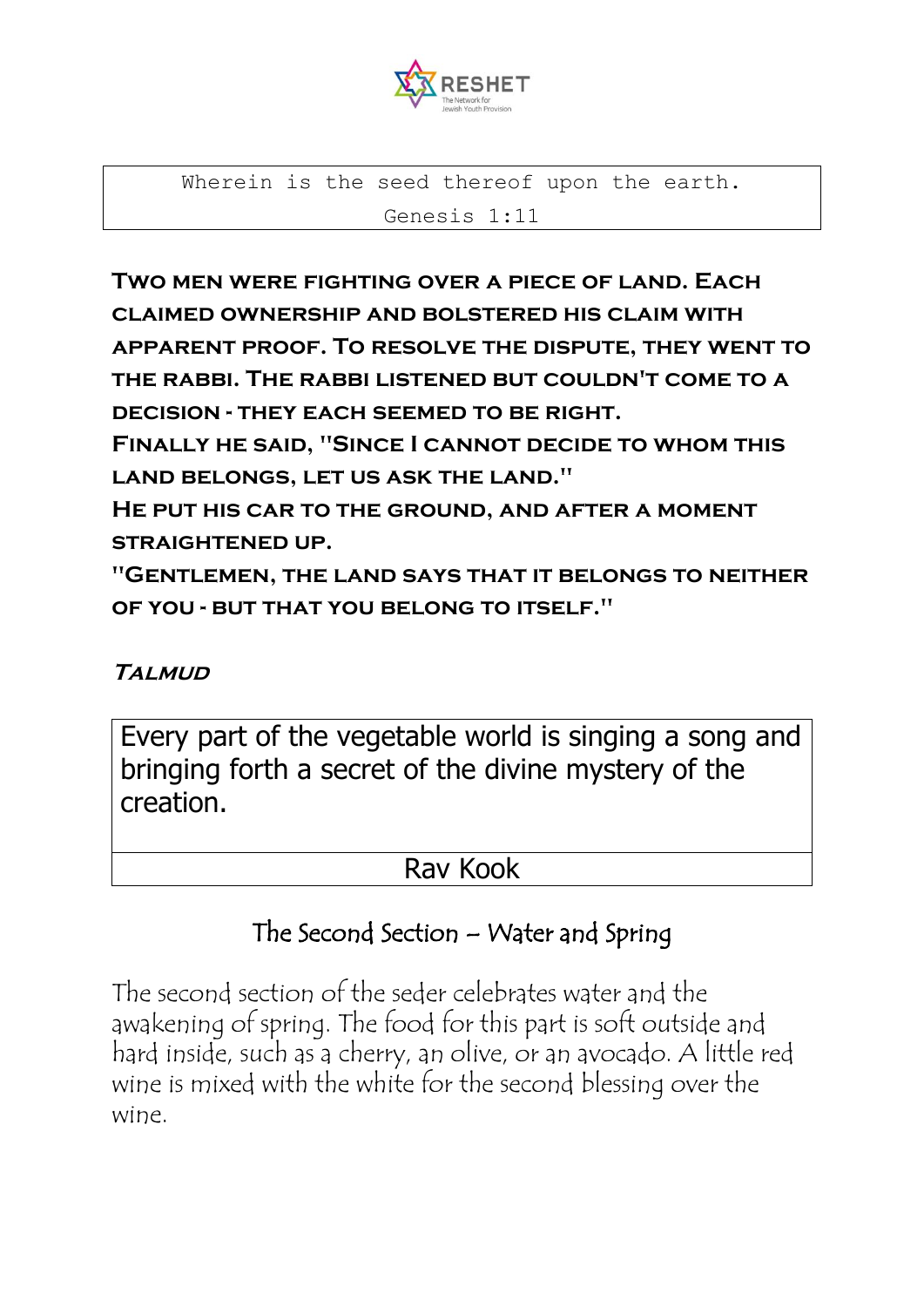

# **Water**

The Mole thought his happiness was complete when, as he meandered aimlessly along, suddenly he stood by the edge of a fully-fed river. Never in his life had he seen a river before - this sleek, sinuous, full- bodied animal, chasing and chuckling, gripping things with a gurgle and leaving them with a laugh, to fling itself on fresh playmates that shook themselves free, and were caught and held again . All was a-shake and a-shiver. Glints and gleams and sparkles, rustle and swirl, chatter, and bubble. The Mole was bewitched, entranced, fascinated. By the side of the river he trotted as one trots, when very small. By the side of a man who holds one spellbound by exciting stories; and when tired at last, he sat on the bank, while the river still chattered on to him, a babbling procession of the best stories in the world, sent from the heart of the earth to he told at last to the insatiable sea.

*Kenneth Grahame The Wind in the Willows* 

#### The Third Section – Air and Summer

The third section concentrates on air and summer. The fruit eaten is soft throughout, such as berries, figs, and grapes. Now the wine is more red than white, because red is both hot and strong, like the hot summer sun. The earth is awakening.

# And G-d said, "Let there he light." And there was light. *Genesis 1:3*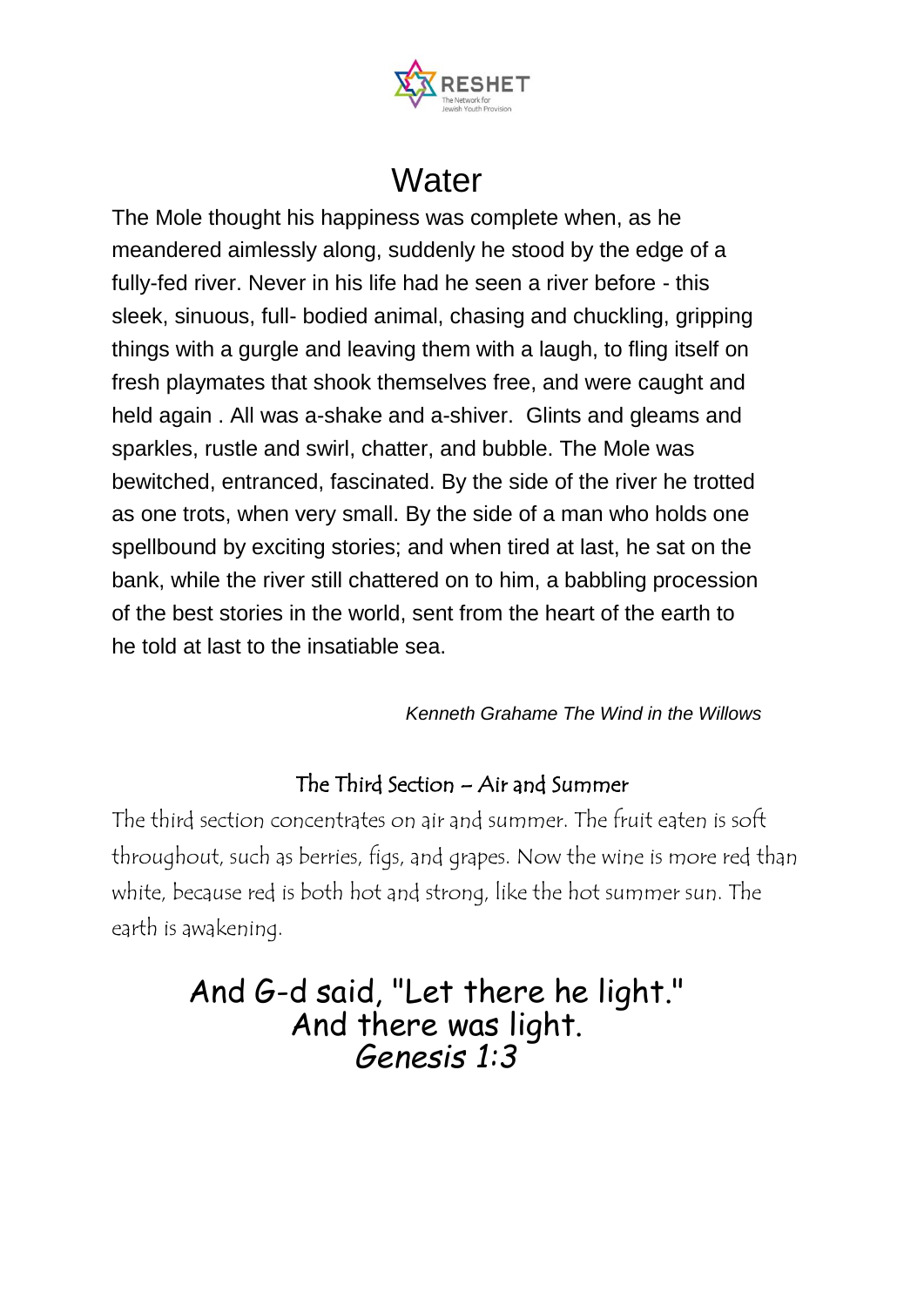

Then the Lord G-d formed the human of the dust of the ground, and breathed into the nostrils the breath of life; and the human became a living soul. *Genesis 1:1*7

# The fourth section – fire and autumn

The fourth and final part celebrates fire and autumn. We drink pure red wine, which represents the spark inside each of us that connects us to G-d.

When you walk across the fields with your mind pure and holy, then from all the stones and all growing things, and all animals, the sparks of their souls come out and cling to you, and then they are purified and become a holy fire in you.

## Hasidic saying

*Master of the universe Grant me the ability to be alone; May it be my custom to go outdoors each day Among the trees and grasses, Among all growing things And there may I be alone, And enter into prayer To talk with the one That I belong to.*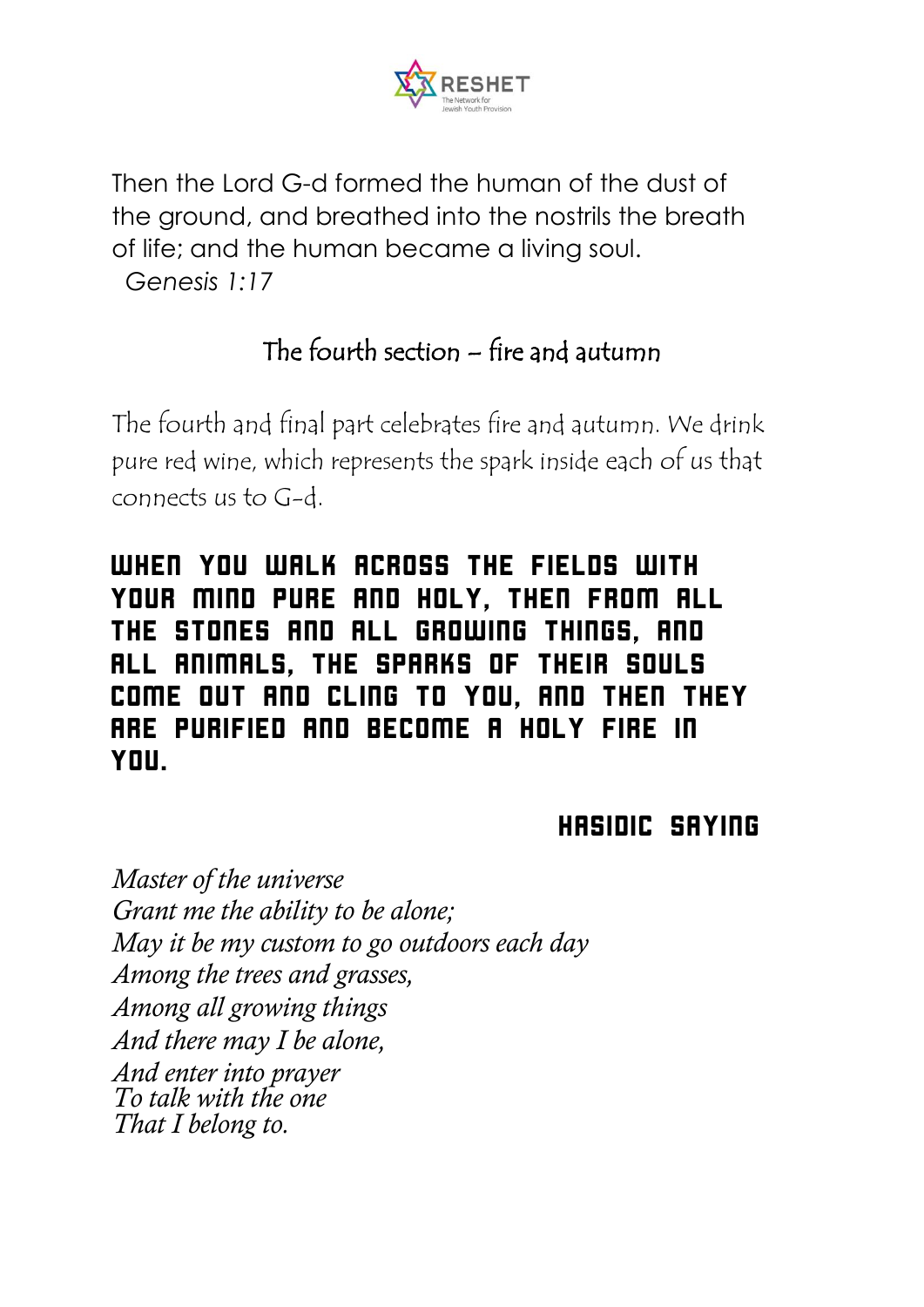

### *Rabbi Nachman of Bratslav*

Fruit and nuts

Some people try to eat at least fifteen different kinds of fruit to celebrate Tu B'Sh'vat. Certain fruits have special meanings related to events or sayings in the Jewish sources. Apples are often eaten as a representative of the fruit found on the tree of knowledge.

Nuts represent the Jewish people, because they can be hard, medium, or soft, like the three, different characteristics of people.

Figs represent peace, and the carob, which tastes a little bit like chocolate, represents humility, because it is the food of the poor.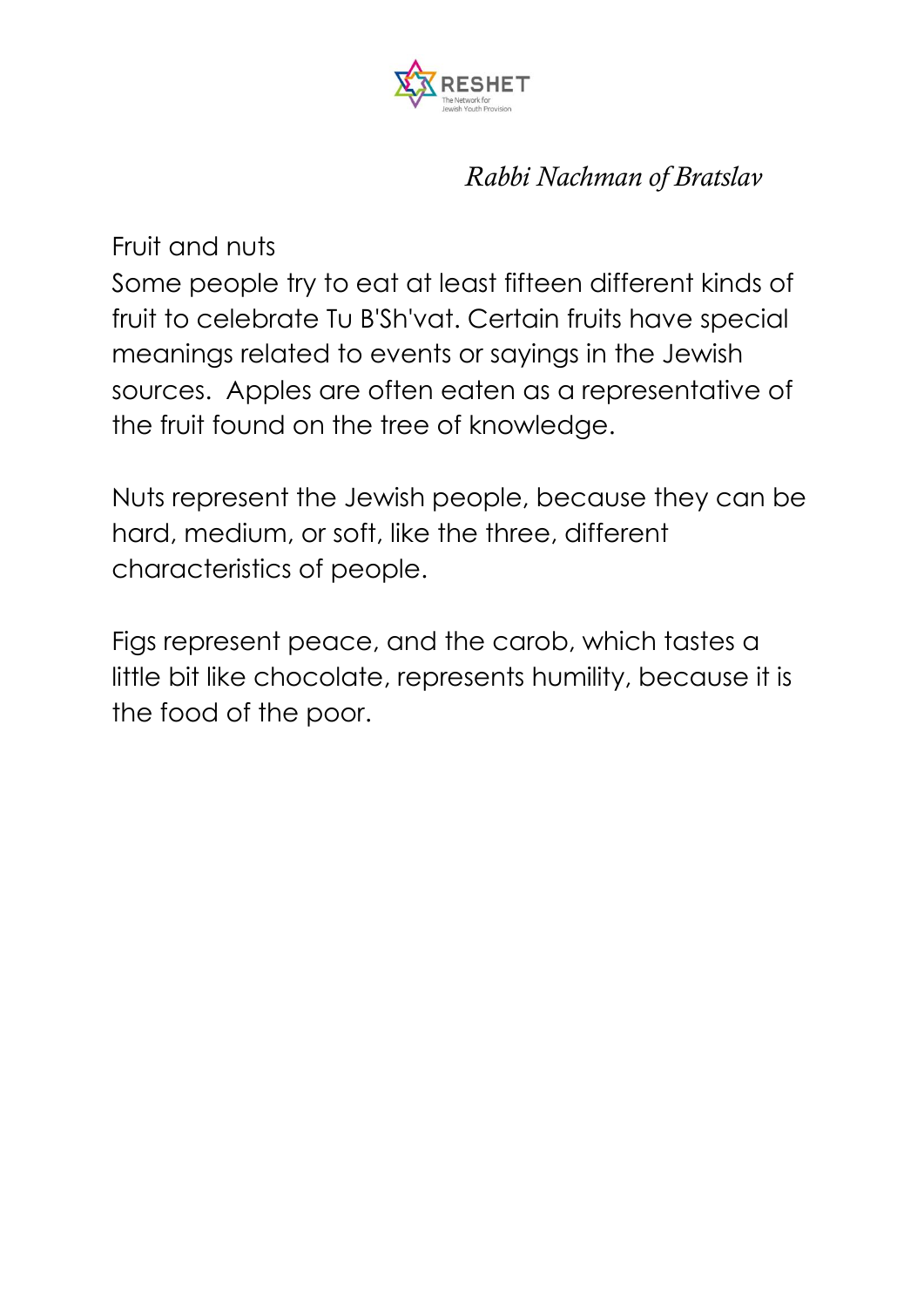

# Honi and the carob tree Adapted from the Midrash

Honi was a man of great power who prayed with all his heart. He had only one fault. He said anything that popped into his head, and sometimes he regretted it.

One day he was taking a walk in his neighborhood in Jerusalem. There he saw an old man digging in the earth. The man looked ancient, and very slowly the man dug a hole, taking up just a little earth with each scoop of the shovel.

"What are you doing, grandfather?" Honi called to the man. Without stopping, the old man answered,

"I am planting a carob tree." Honi burst out laughing.

"How crazy, old man! To spend how little time you have left doing that! You won't live long enough to eat of the fruit of that tree. Nor will you ever sit under its shade."'

"True, young man," answered the tree planter, "but trees are beautiful things to have. My children will eat the fruit, and my grandchildren will enjoy the shade. I ate the fruit from trees my father planted, and I sat under the shade from trees my grandfather planted. Now I will prepare for those who come after me."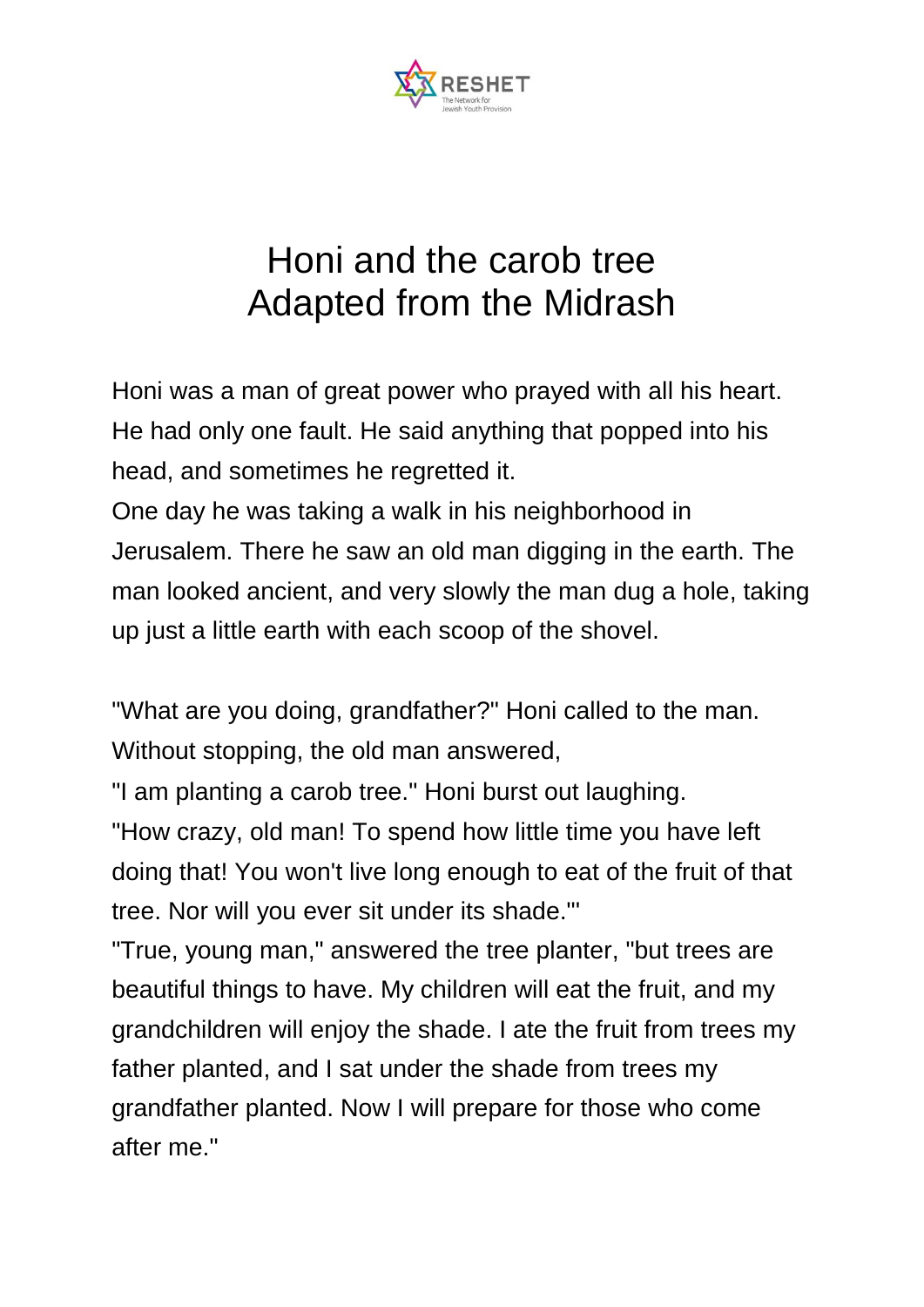

Honi shook his head.

"If I were you, I'd plant fast-growing tree, like an olive tree or a fig, so you might live to eat its fruit and get something for your hard work."

The old man smiled and went on digging. Honi yawned. It was warm in the middle of the day, and suddenly he felt so sleepy that he could barely move. Shoving aside a few small rocks, he lay down where he stood and stretched out to sleep.

He dreamed the rocks around him grew bigger and bigger until they hid him from view. When he awoke, it was morning.

"Oh, I must have slept here all night,' he thought.

He began to get up and found his body stiff and creaky.

Finally he tottered to his feet. He looked at his hands, then at his clothes. He shivered with fear. His clothes were in shreds, and his cheeks and chin were hidden by a long, white beard. "I'm old!" he exclaimed out loud. "How long have I slept?" he wondered.

He looked around and found himself in the middle of a fruit orchard. A tall, full carob tree heavy with sweet pods hung low. Honi picked one and hungrily chewed it, savouring its rich taste. Just then a little boy passed by.

"Stop!" Honi shouted to the boy. "Who are you?'

"I am Moshe ben Shimon Halevi," the boy replied.

"No! Moshe ben Shimon Halevi!" repeated Honi. "Why, he is an old man!"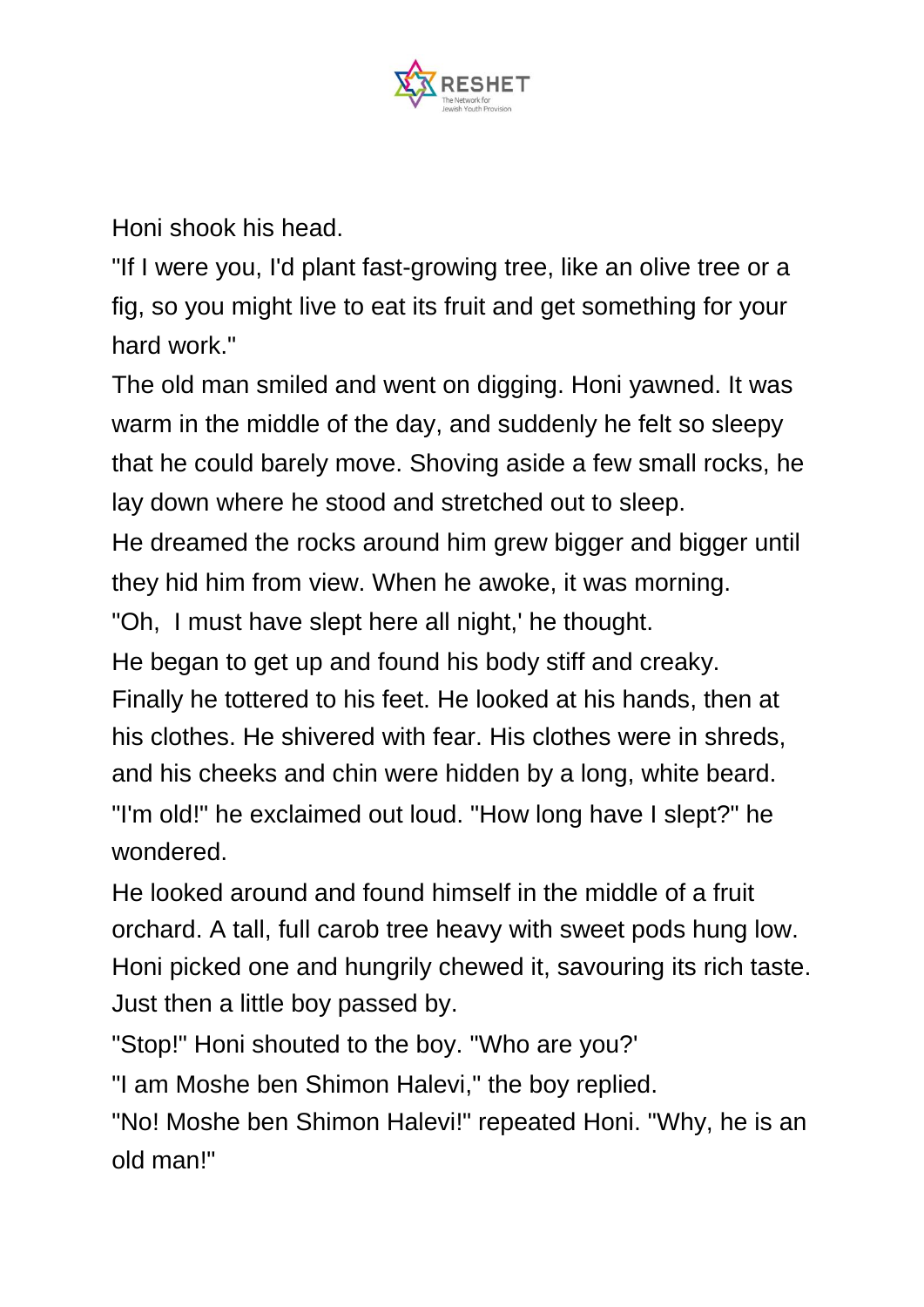

"You must mean my great-grandfather," the boy said, chewing a carob pod.

"He died many years ago. I was named for him. This is the tree he planted in the last years of his life. About seventy years ago.'

Seventy years! Honi had slept a long time, but at last he understood the old man's wisdom.

# **Tu B'Shvat Art Ideas**



## How does art help social skills?

Many of the following ideas can be made individually by chanichim and then displayed or taken home. Equally important to remember is that art can also be a group activity where each person in the group makes a small section which is then combined and made into a huge display.

Art work can therefore help young people to learn how to work and play together since each part of the display is created by someone else. It helps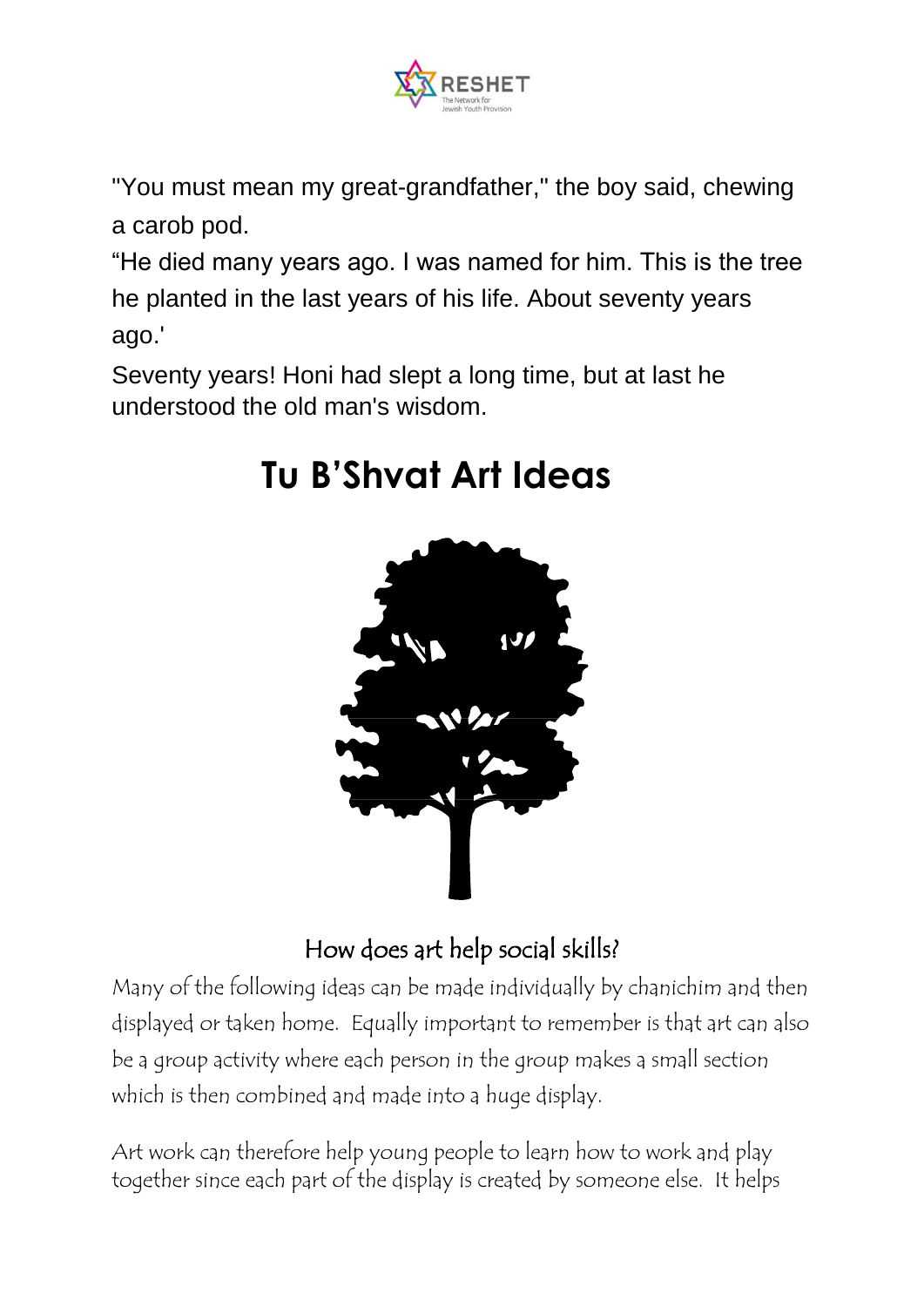

each chanich/a to see their contribution to the group as a whole. The finished product gives each person a sense of satisfaction when it is admired. When young people are working together on something creative, there is often negative criticism which is banded about where one child might say to another

'Your drawing is rubbish, you're just scribbling like a baby… etc'

Be aware of that when working with a group since it offers the madrichim a potentially powerful time for teaching young people about social interaction and positive reinforcement of kind words. A relaxed art session may well act as a springboard for teaching about feelings, being sensitive, speaking kindly which is part of the vital work on social skills done in youth settings.

### **Tu B'Shvat Art Ideas #MakeIt #PaintIt #DrawIt #SketchIt**

#### **Make a tree**

Crumple old newspaper into a trunk shape. Tape around it and add branches by crumpling more newspaper and taping it together. These can be painted brown and decorated with green painted newspaper leaves.

#### **Paper flowers**

Fold tissue paper into halves, then quarters. Wrap one layer of tissue paper into another and keep folding. Using pipe cleaners as stems, tie the flower together and bend the stem. You might want to add a pipe cleaner leaf too, just twist it onto the stem.

#### **Kitchen roll trees**

Paint or crayon bark markings onto the kitchen rolls. Push some green painted rolled up newspaper up through the trunk (kitchen roll) and out of the top, to extend out about 8 inches. Cut the newspaper into strips. This will make the tree look like a palm tree, add some green crepe paper for extra leaves in desired.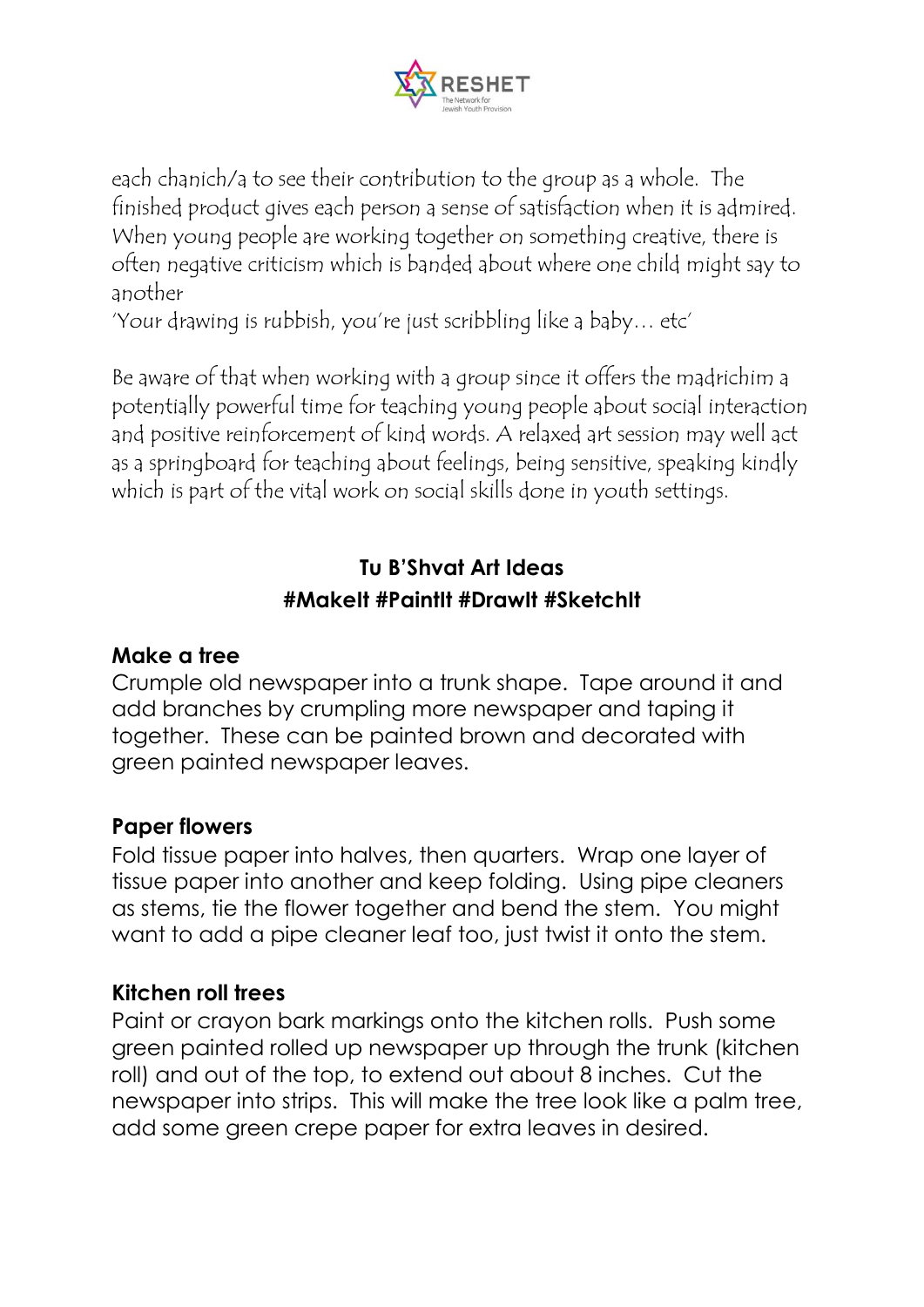



#### **Clay trees**

Trees can be moulded out of a solid lump of clay. Decorate the clay by scoring lines around it. Mould branches and twigs, decorate them and attach to the trunk with water. Leave to dry and paint – multi-coloured trees make a gorgeous forest!

#### **Clay Tree Vase**

Use clay which will be waterproof when dry. Polymer clay that is oven baked is a great option. Flatten out some clay with a rolling pin so it is about 1 cm thick. Peel it off the rolling pin and then form the clay into a trunk by making it into a tube of clay, with a flattened base. Put a piece of clay under the base and join that together securely, so it won't leak. The top part of the tree remains open, so you can put flowers into it. This is the main part of the vase. Score lines down the tube to make a bark effect into the clay. Add some small clay pieces onto the trunk and make the top and base uneven and tree-like. Finally, push some holes into the top part of the trunk (make them quite high up). These will be additional holes where other flowers can poke through, giving the effect of branches. Put clay around the outside of each hole so it looks like a branch might have broken off there when the vase is empty.

You might went to paint the clay, add a few touches of green with a sponge, which will make the tree look like it has moss growing on it. When the vase is dry, fill with water, and add flowers of your choice.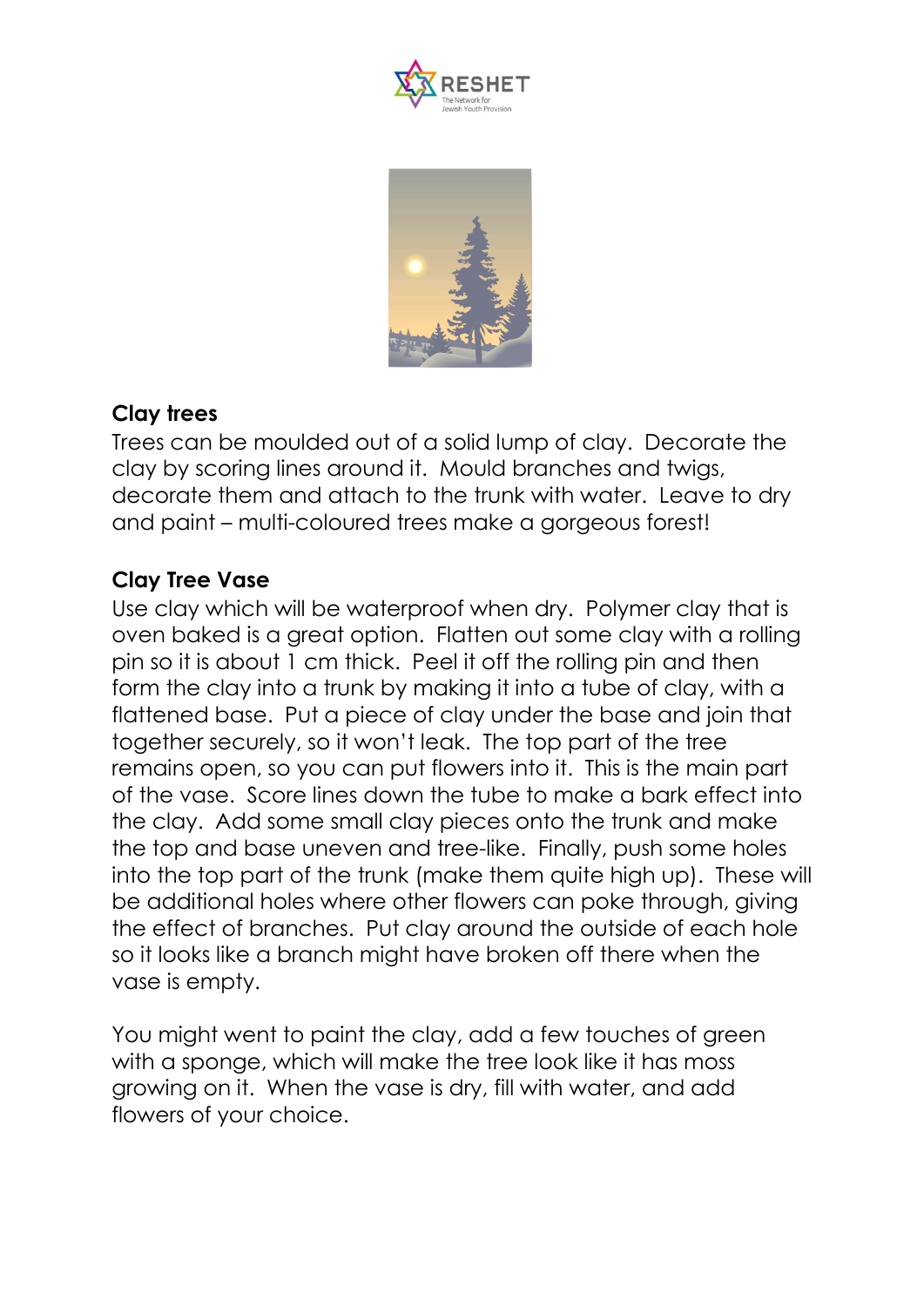



#### **Log Trees**

Buy some logs from a DIY shop (or go looking in the woods…) Using a chisel and a hammer, cut with the grain so you end up with some smaller pieces of log. Decorate the wooden pieces with green paper leaves or buds, stick them onto the wood with glue. Take some clay, or plasticine, and put the small log pieces into the clay/plasticine base. Create a small forest for Tu B'Shvat and have a seder in it!



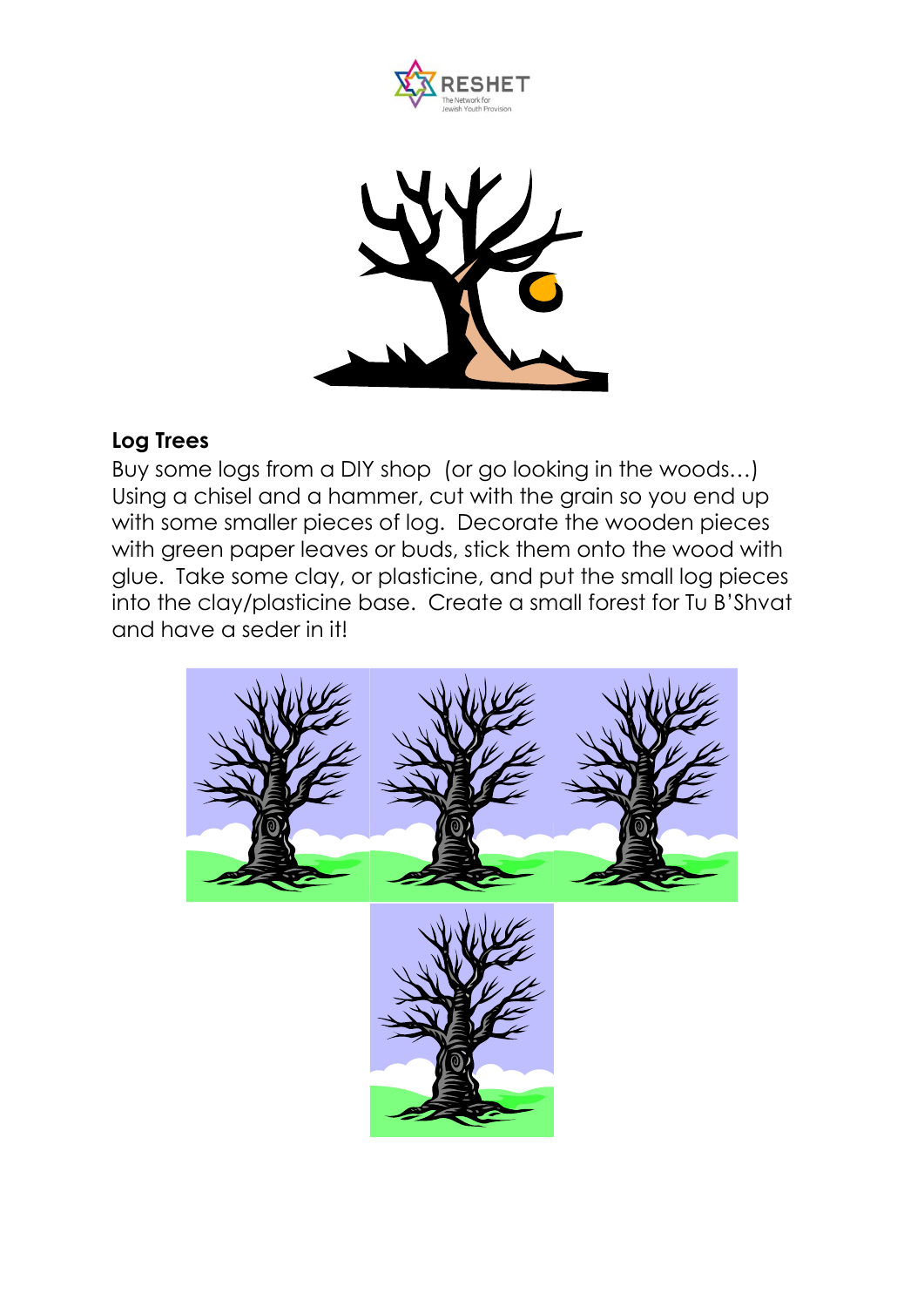

#### **Twig trees**

Go out on a nature walk and collect fallen twigs. Tie them into small bundles (use thick twine or string) to make a thick and tall trunk. Add some twigs as branches which are growing out from the main trunk. To display these trees, either put them into a clay/plasticine base OR glue them onto card (corrugated card would be best) and hang on to make a wall display.

#### **Paper mache trees**

Use artist (or florist) wire to build a base for the tree. Add roots which should be part of the base for the tree to stand on. Make up some paper mache mix. Use PVA glue mixed with water. Dip strips of newspaper into it and then mould it over the wire frame. Build it up in layers. Leave to dry (for a few days) and then paint.



#### **Tree of Life**

# *(all of its supporters are HAPPY!)*

Make a large card tree which can be hung on a wall. Make sure it has many branches and twigs. Decorate it with paints or crayons. Hang it up on a prominent wall. Ask each chanich/a to write a wish for themselves, the Jewish people, Israel, their

own community (etc) onto a leaf and then decorate the leaf in their own way. Tack all the leaves onto the tree.

The tree of life should end up being a real part of your community, expressing your wishes for yourselves and others.

#### **People Forest**

This art activity is very physical. Be sensitive to the fact that some young people may not want to be drawn around by someone of the opposite sex. The physical nature of this art is, of course, what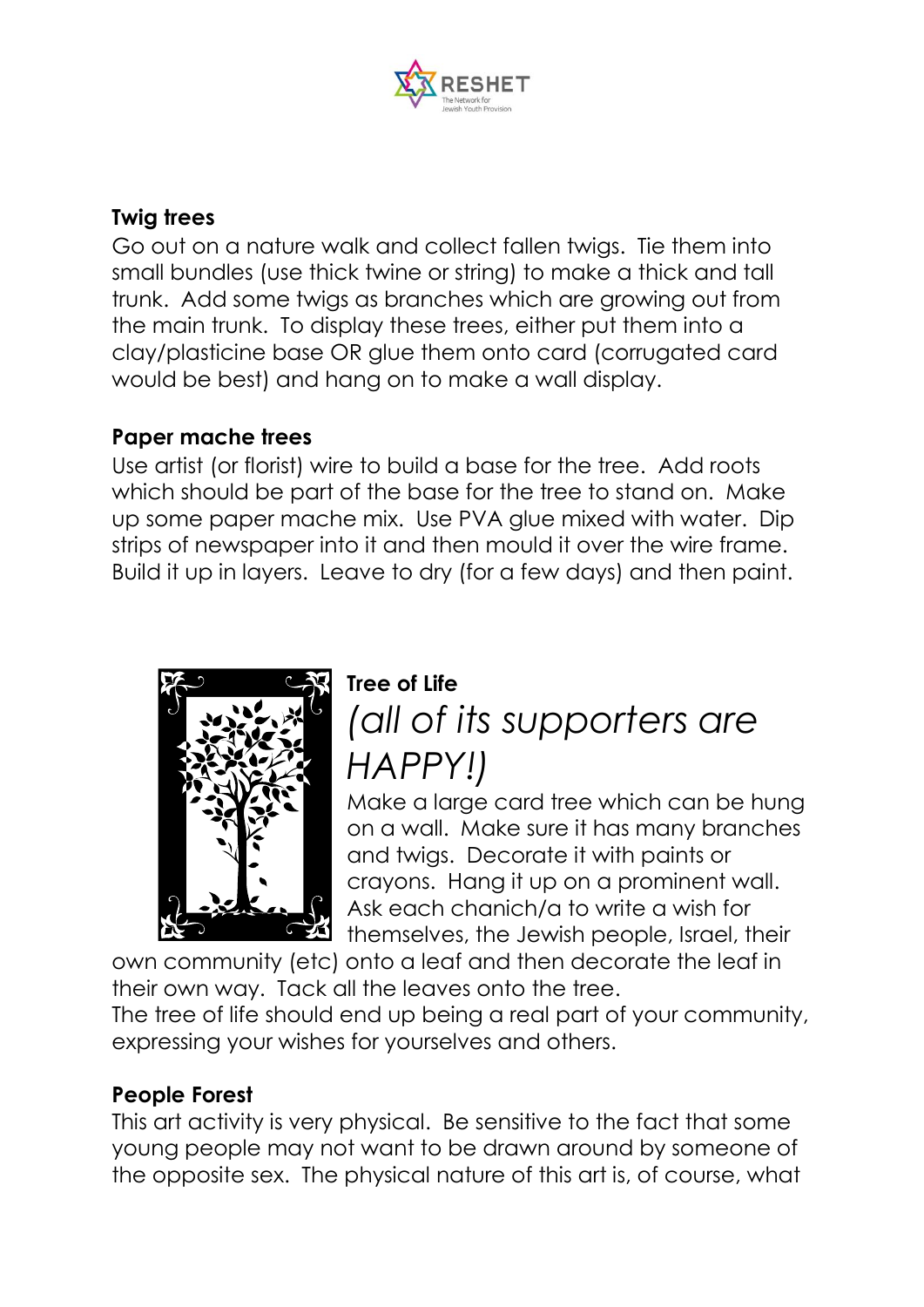

the reason why it is a lot of fun for many chanichim. Take huge sheets of paper to make life-sized people trees. Draw around each chanich/a – with their legs close together and their arms out-stretched. Move the chanich/a down the paper and draw around arms or legs to make other branches come out of the main tree trunk (body). Don't draw around the head, just the body of the person and add additional arms and legs as branches. Colour the body, arms and legs in pens or crayons to look like a tree. Put up your tree people all around the room to make a people forest.

#### **Painting and Planting**

Buy small inexpensive terracotta pots from a garden centre. Decorate the pots with acrylic paints or felt tip pens. Put soil into each pot and plant a flowering plant or a fresh smelling herb into the pots. Very simple, very effective growing artwork which can be taken home or can decorate your building. Decorating the pots prior to planting is of course a fantastic addition to this activity.

#### **Silver & Copper Trees**

Cut out leaf shapes from silver foil or from copper sheeting, which can be bought from art shops. Decorate each leaf by pushing a design into the leaf with a knitting needle or you can use a biro with a lid on. This will make indentation marks which will create the design on the leaf. You might choose to write a message on the leaf instead of drawing a design.

Make a tree trunk and branches out of card and then stick the silver foil or copper sheeting onto the card with glue. Using the knitting needle again, draw lines and knots onto the tree to look like bark. Stick the leaves onto the tree. You could make the tree out of copper sheeting & the leaves from silver foil. Either way, a bright tree which can look wonderful on a wall. This can be made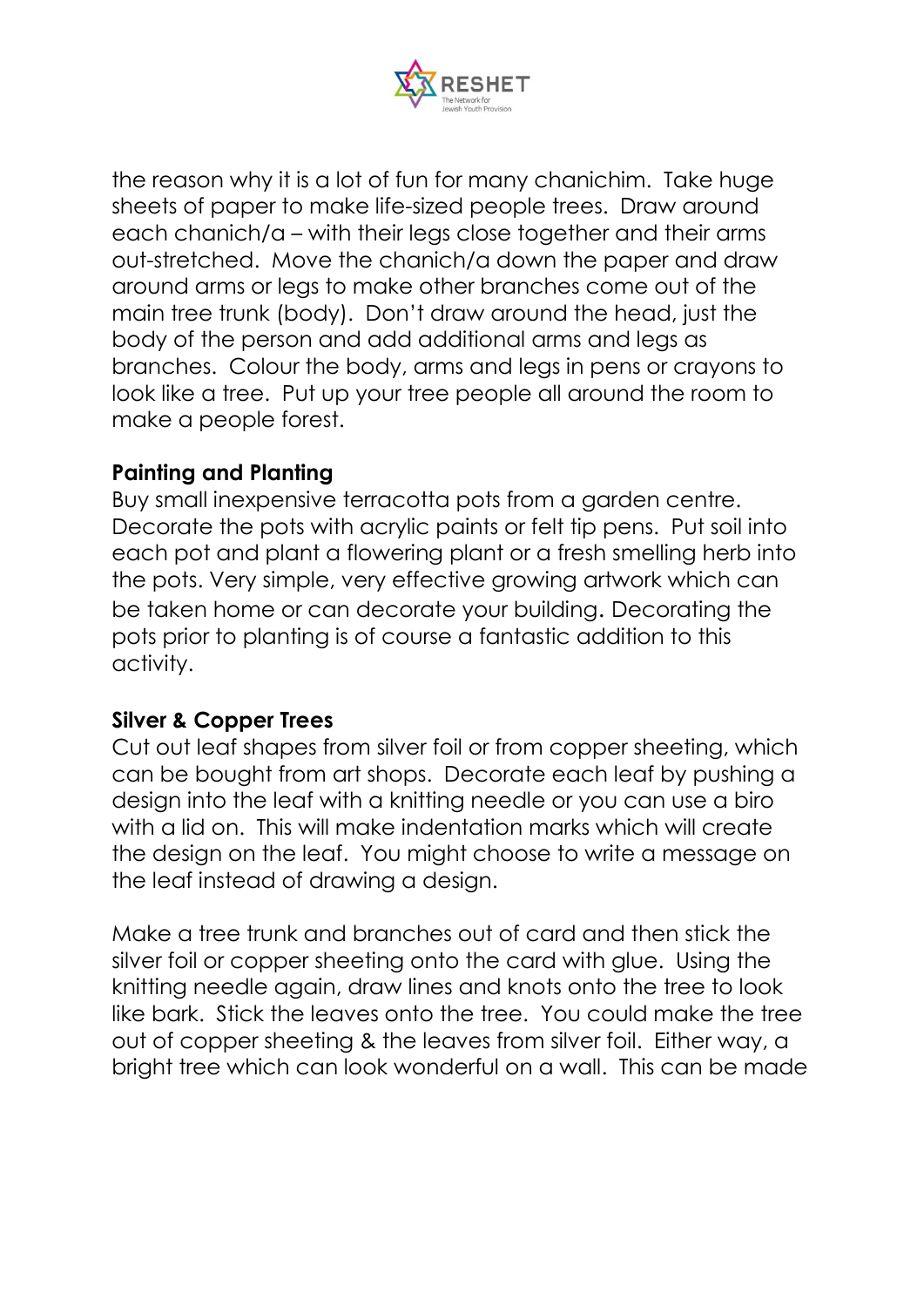

as one large piece of art as a piece of group work or made into smaller individual trees by each chanich/a.

#### **Pencil Sharpen Bits Tree**

This is a lovely re-cycling activity. Draw the outline of your tree on card. Cover the trunk and branches in thick glue. Press the pencil sharpenings into the glue for a funky wood effect tree. Add tissue paper greenery for a spring-time look.